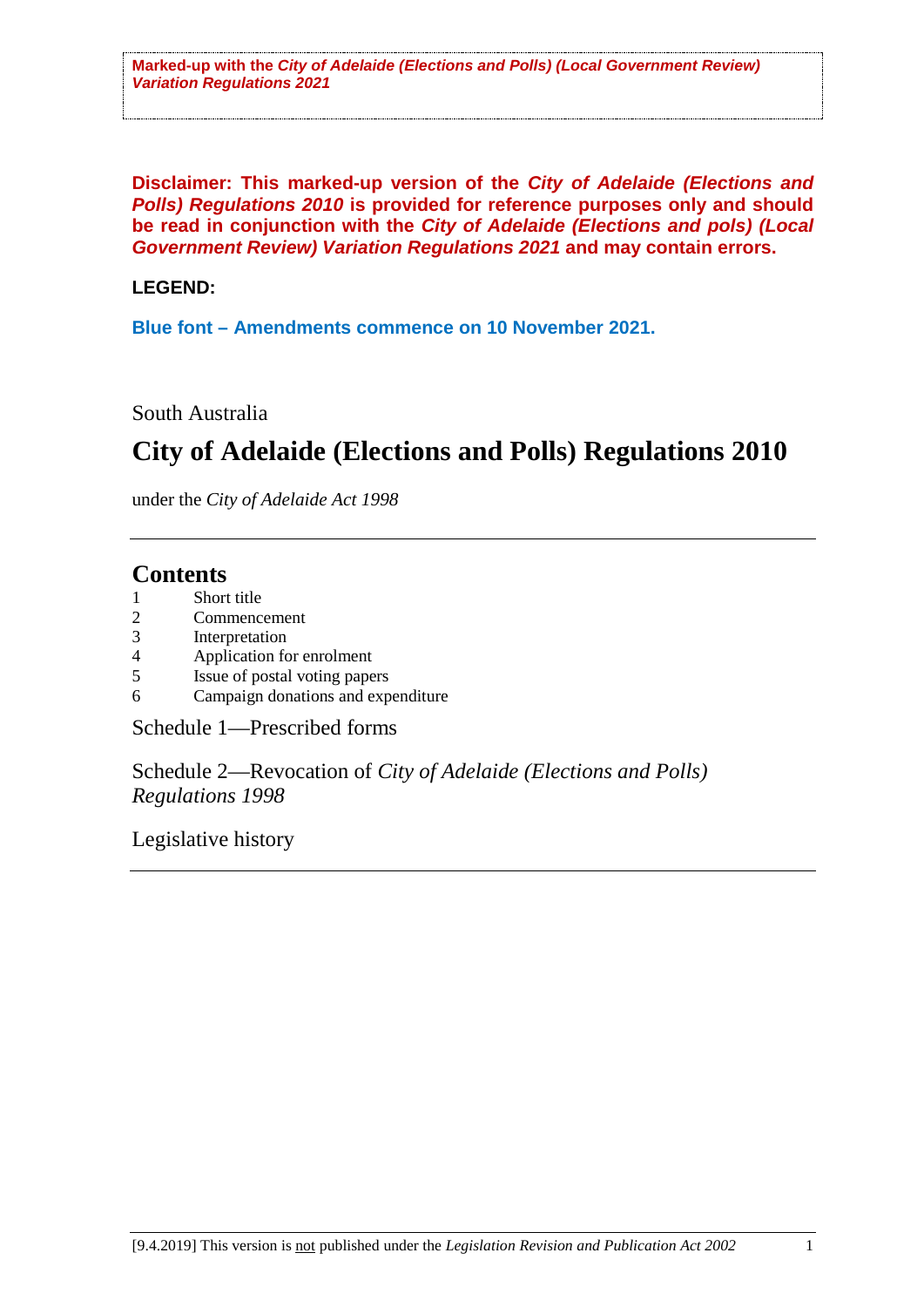## **1—Short title**

These regulations may be cited as the *City of Adelaide (Elections and Polls) Regulations 2010*.

#### **2—Commencement**

These regulations will come into operation on 27 August 2010.

#### **3—Interpretation**

(1) In these regulations—

*Act* means the *City of Adelaide Act 1998*.

(2) In these regulations, a reference to a form of a particular number is a reference to the form of that number set out in Schedule 1.

#### **4—Application for enrolment**

For the purposes of clause 2 of Schedule 1 of the Act, the prescribed application is set out as Form 1.

#### **5—Issue of postal voting papers**

- (1) Pursuant to clause 18(3) of Schedule 1 of the Act, envelopes used under clause 18(1) of Schedule 1 for ballot papers sent by post must have an extension to a flap on the back of the envelope that bears the name and address of the natural person, body corporate or group to whom the voting papers are issued.
- (2) For the purposes of clause 18(3) of Schedule 1 of the Act, an explanatory notice will be prepared by the returning officer and must outline the steps which a voter must follow in order to comply with the requirements of section 40 of the *Local Government (Elections) Act 1999*.

#### **6—Campaign donations and expenditure**

For the purposes of clause 23 of Schedule 1 of the Act—

(a) the prescribed form for a campaign donations return is set out as Form 2; and

(b) the prescribed form for a campaign expenditure return is set out as Form 3.

## **6—Large gifts returns**

- (1) For the purposes of Schedule 1 clause 24A(1)(b) of the Act, the amount of \$2 500 is prescribed.
- (2) For the purposes of Schedule 1 clause 24A(1) of the Act, a large gifts return must be furnished by a candidate—
	- (a) in relation to a disclosure period applying to a candidate for a supplementary election—within 5 days after the receipt of each gift or gifts the total amount or value of which is more than the prescribed amount during the period commencing on the close of nominations for the election and ending 5 days after the end of the disclosure period; or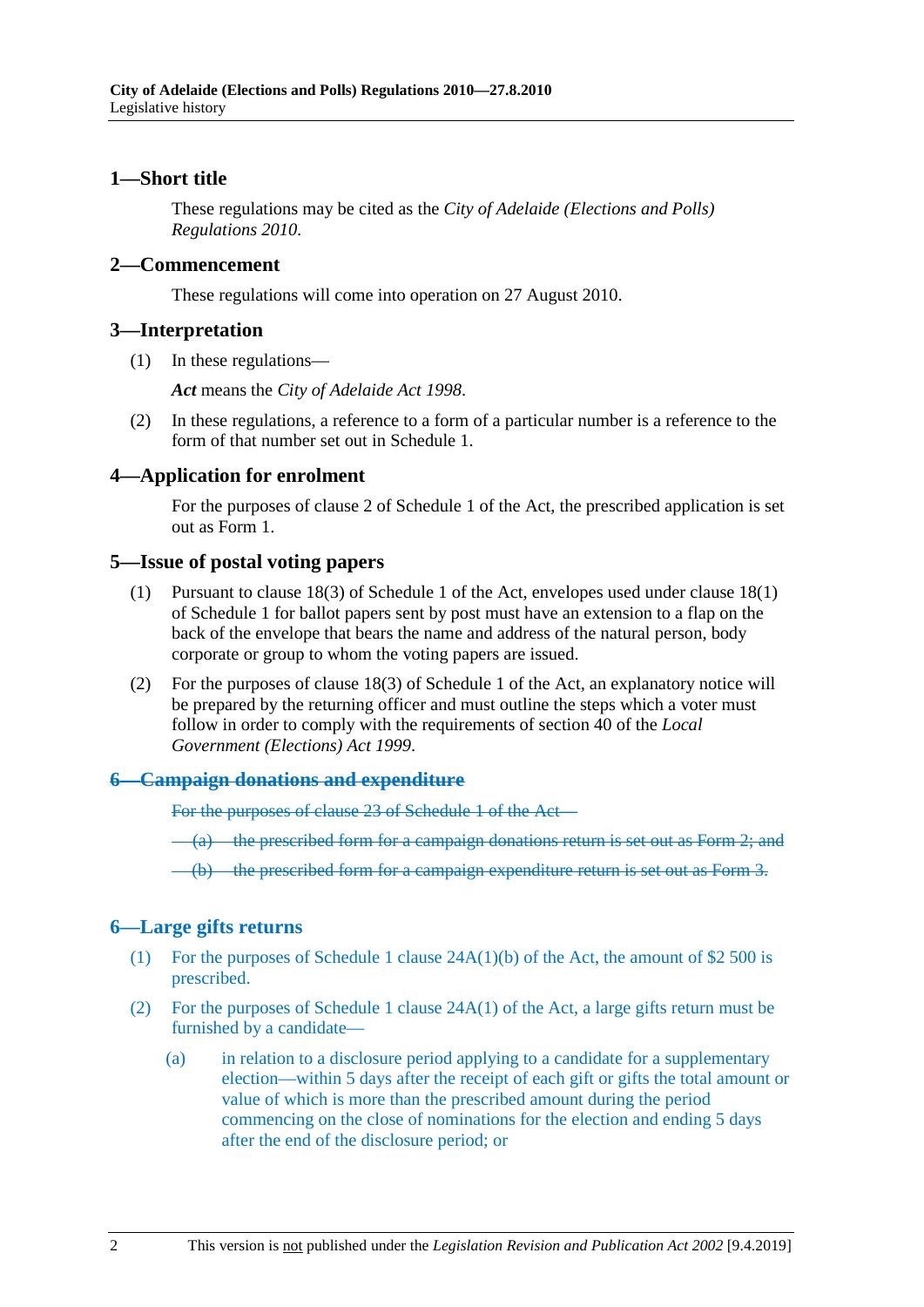- (b) in relation to a disclosure period applying to a candidate for a periodic election—
	- (i) in the year in which the election is to be held—within 5 days after the receipt of each gift or gifts the total amount or value of which is more than the prescribed amount during the period commencing on—
		- (A) 1 January in that year; or
		- (B) if the disclosure period applying to the candidate commences after 1 January, the day on which the disclosure period commences,

and ending 5 days after the end of the disclosure period; and

- (ii) in each year in which the disclosure period applies to the candidate for the election (including the year in which the election is to be held)—within 60 days after 30 June.
- (3) For the purposes of Schedule 1 clause  $31(2)(a)$  of the Act, the period of 5 days is prescribed.

# **Schedule 1—Prescribed forms**

## **Form 1—Application for enrolment**

Name:

Place of residence:

Date of birth:

Council:

Area/ward:

 $\Box$  I have been resident at the residence set out above for a continuous period of at least 1 month immediately preceding the date of the application.

*[Tick box if the above statement is accurate]*

Signature: Date:

## **Form 2—Campaign donations return**

Name of candidate:

Disclosure period to which the return relates (clause 24(3)(a)):

I declare that during the disclosure period: *[Tick 1 box]*

□ no gifts of a kind required to be disclosed were received by me

□ gifts of a kind required to be disclosed were received by me

Total amount/value of all gifts received during disclosure period (clause 24(1)(a)):

Number of persons who made those gifts (clause 24(1)(b)):

Details of each gift are provided in the following table: